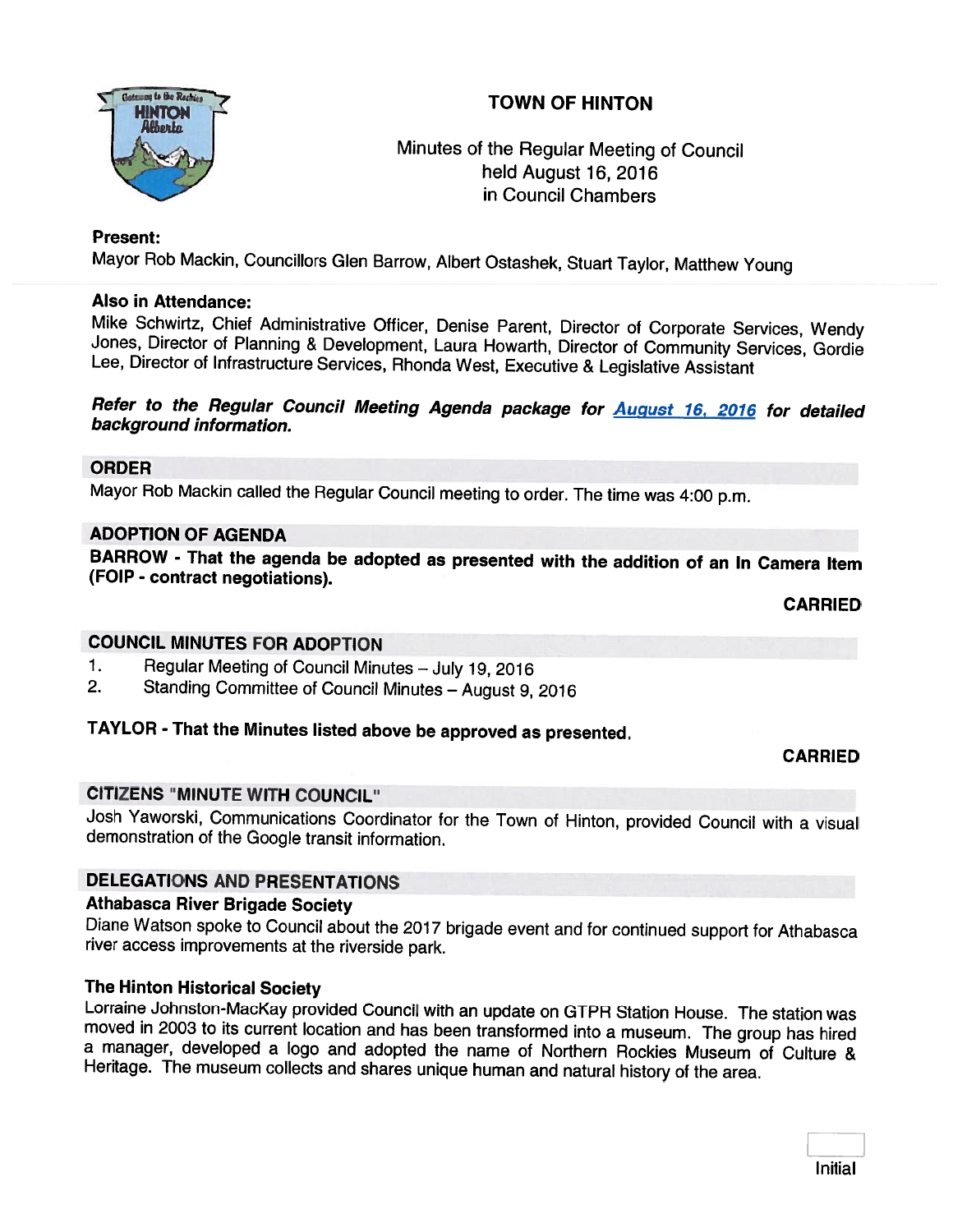Town of Hinton APPROVED Regular Meeting of Council Minutes— August 16, <sup>2016</sup> Page | 2

> YOUNG- That Council direct Administration to work with the Hinton Historical Society to determine what financial operating suppor<sup>t</sup> for the museum might look like and bring that forward for Council's consideration during the 2017 budget process.

CARRIED

Please refer to the Public Hearing Minutes for Bylaw #1088 dated August 16, 2016.

#### ACTION ITEMS

PUBLIC HEARING

1. Land Sales — <sup>110</sup> Forest Heights and 537 Gregg Avenue

BARROW- That Council accep<sup>t</sup> the offers to purchase from G.E.G. Investments for <sup>a</sup> subdivided portion of Lot R, Block 26, Plan 4262RS, also known as <sup>110</sup> Forest Heights Drive and for <sup>a</sup> subdivided portion of Lot 19, Plan <sup>002</sup> 0173, also known as <sup>537</sup> Gregg Avenue at the prices with terms/conditions as previously circulated and reviewed by Council, In Camera.<br>CARRIED

2. Planning & Development Fees & Charges Bylaw #1104

BARROW - That Council <sup>g</sup>ive First Reading to Planning & Development Fees & Charges Bylaw #1104.

CARRIED

3. Request to Waive Property Tax Penalties

YOUNG - That Council decline the owner's reques<sup>t</sup> to waive property tax penalties in the amount of \$265.79 for the property located at <sup>163</sup> Sitar Crescent.

**CARRIED** 

#### INFORMATION ITEMS

1. Council Information Package #1, #2 and #3 for August 16, <sup>2016</sup>

# YOUNG - That Council Information Packages #1, #2 & #3 for August 16, <sup>2016</sup> be accepted for information.

CARRIED

## REPORTS FROM MAYOR, COUNCIL, CHIEF ADMINISTRATIVE OFFICER

1. Council Reporting (Training/Conferences/CEAC, Listening Teams, All Other Committees)

Councillors reported on the various committees, meetings and activities they attended since the last Regular Council meeting and what they <sup>p</sup>lan on attending in the coming weeks.

#### BARROW - That Council approve the Mayor's attendance at the Alberta Forest Products Association 74<sup>th</sup> Annual General Meeting & Conference from September 21-23 in Jasper, Alberta.

CARRIED

# 2. Chief Administrative Officer Report

Chief Administrative Officer Mike Schwirtz provided an update on administrative matters.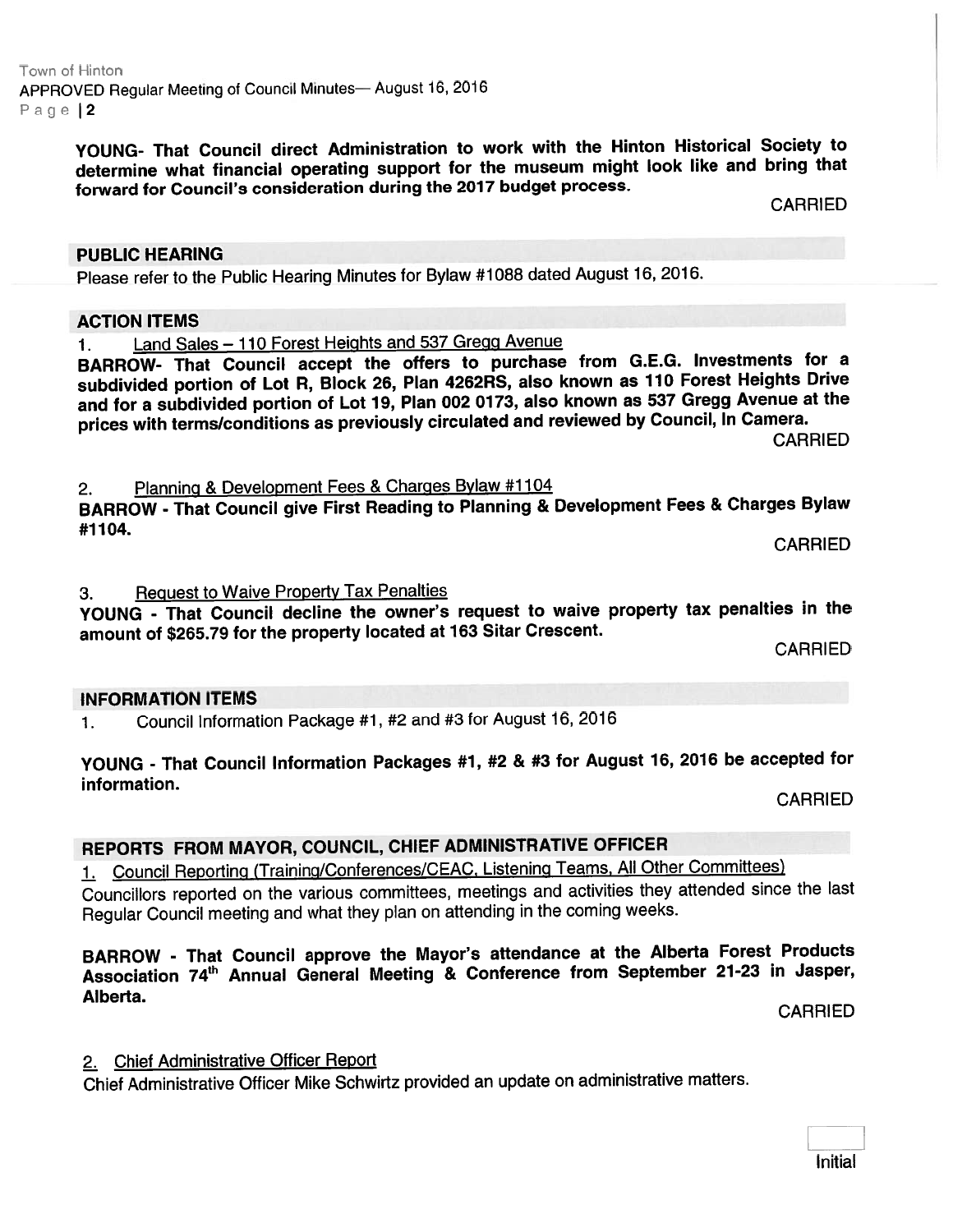Town of Hinton APPROVED Regular Meeting of Council Minutes- August 16, 2016 Page | 3

### MOVE IN CAMERA

YOUNG - That the Regular Council meeting move in camera.

The time was 5:21 p.m.

YOUNG - That Regular Council meeting revert to regular session.

The time was 6:43 p.m.

#### ADJOURNMENT

MACKIN - That the Regular Meeting of Council adjourn.

The time was 6:43 p.m.

CARRIED  $\frac{\partial}{\partial h}$ 

Mayor

Director of Corporate Services

**CARRIED** 

**CARRIED** 

Initial